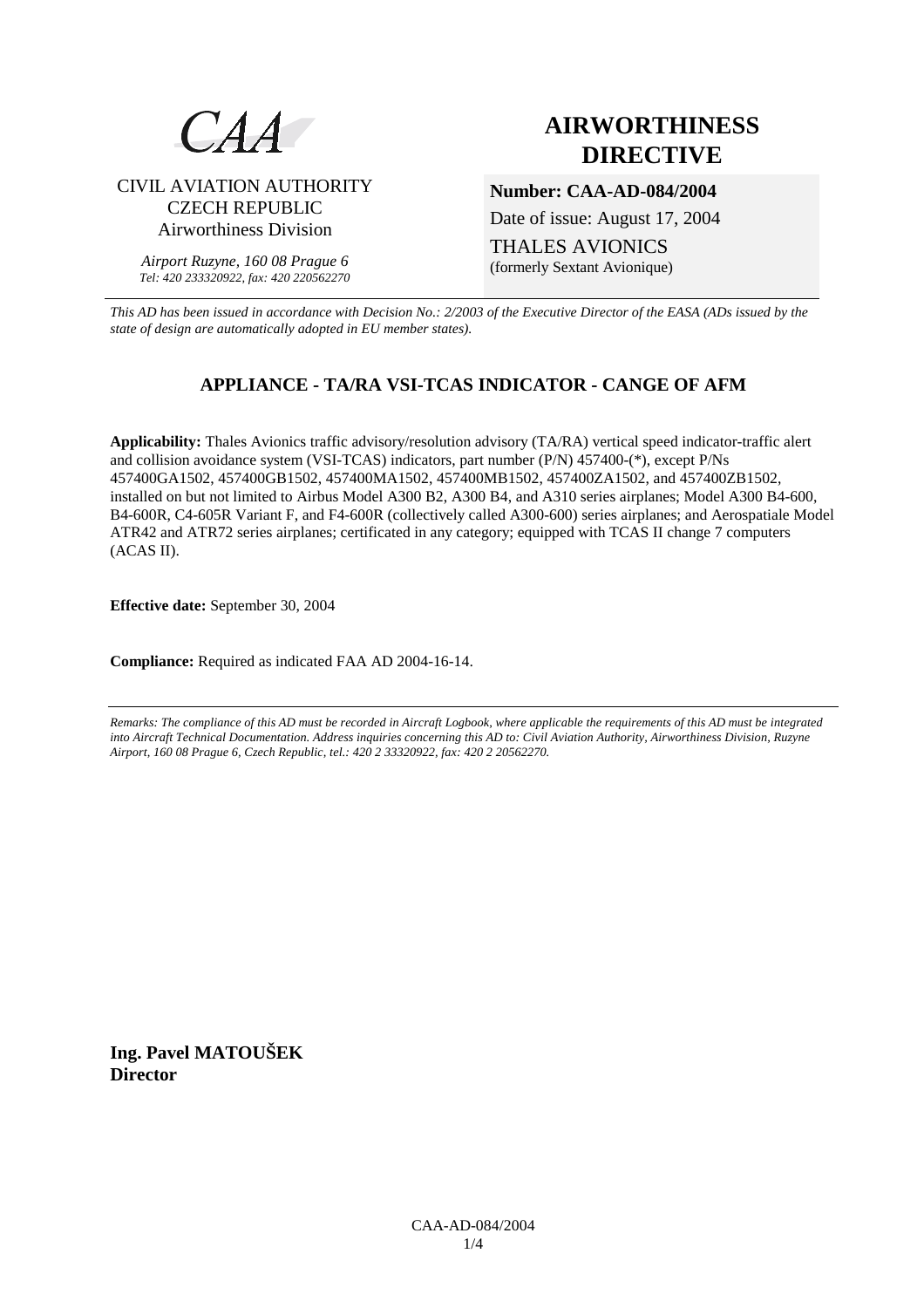#### **2004-16-14 Thales Avionics (Formerly Sextant Avionique):** Amendment 39-13770. Docket 2002-NM-284-AD.

*Applicability:* Thales Avionics traffic advisory/resolution advisory (TA/RA) vertical speed indicator-traffic alert and collision avoidance system (VSI-TCAS) indicators, part number (P/N) 457400-(\*), except P/Ns 457400GA1502, 457400GB1502, 457400MA1502, 457400MB1502, 457400ZA1502, and 457400ZB1502, installed on but not limited to Airbus Model A300 B2, A300 B4, and A310 series airplanes; Model A300 B4-600, B4-600R, C4-605R Variant F, and F4-600R (collectively called A300-600) series airplanes; and Aerospatiale Model ATR42 and ATR72 series airplanes; certificated in any category; equipped with TCAS II change 7 computers (ACAS II).

*Compliance:* Required as indicated, unless accomplished previously.

To prevent the TA/RA VSI-TCAS indicator from displaying a conflicting "RA FAIL" message during a multiaircraft encounter, which could result in the flightcrew ignoring the correct aural command and traffic display information if the flightcrew believes the TCAS II computer has malfunctioned, and consequently led to a mid-air collision with other aircraft; accomplish the following:

#### **Revision of the Airplane Flight Manual (AFM)**

(a) Within 15 days after the effective date of this AD, revise the Limitations Section of the AFM to include the following statement (this may be accomplished by inserting a copy of this AD into the AFM):

"Limitation:"

When the TA/RA VSI-TCAS indicates an RA fail message, the flightcrew must follow the audio annunciation "Maintain Vertical Speed, Maintain" until "clear of the conflict" audio annunciation has occurred.

**Note:** When a preventive Don't Climb/Don't Descend resolution advisory (RA) is triggered by simultaneous, multiaircraft encounter configuration, the TA/RA VSI-TCAS may indicate an RA fail message. The audio annunciation "Maintain Vertical Speed, Maintain" and traffic display information are correct. In this specific case, the flightcrew must follow the audio annunciation and, therefore, maintain the vertical speed until clearance of the conflict condition has occurred."

**Note 1:** When a statement identical to that in paragraph (a) of this AD has been included in the general revisions of the AFM, the general revisions may be inserted into the AFM, and the copy of this AD may be removed from the AFM.

#### **Software Modification**

(b) Within 48 months after the effective date of this AD, modify the software for the TA/RA VSI-TCAS indicator by accomplishing all the actions specified in the Accomplishment Instructions of the applicable service bulletin listed in Table 1 of this AD. Doing this modification terminates the requirements of paragraph (a) of this AD. After accomplishing the modification, the AFM limitation required by paragraph (a) of this AD may be removed from the AFM.

| P/N                                                                                                | <b>Thales Avionics service</b><br><b>bulletin</b> | <b>Revision level</b> | Date                 |
|----------------------------------------------------------------------------------------------------|---------------------------------------------------|-----------------------|----------------------|
| 457400EA0311,<br>457400EB0311,<br>457400FA0311.<br>457400FB0311                                    | 457400-34-083                                     | 03                    | January 26, 2004.    |
| 457400GA0011                                                                                       | 457400-34-085                                     | 00                    | February $5, 2004$ . |
| 457400GA0311,<br>457400GA0602,<br>457400GA0911,<br>457400GA1100,<br>457400GA1311,<br>457400GA1312. | 457400-34-083                                     | 03                    | January 26, 2004.    |

| <b>Table 1.-Applicable Service Bulletin</b> |
|---------------------------------------------|
|---------------------------------------------|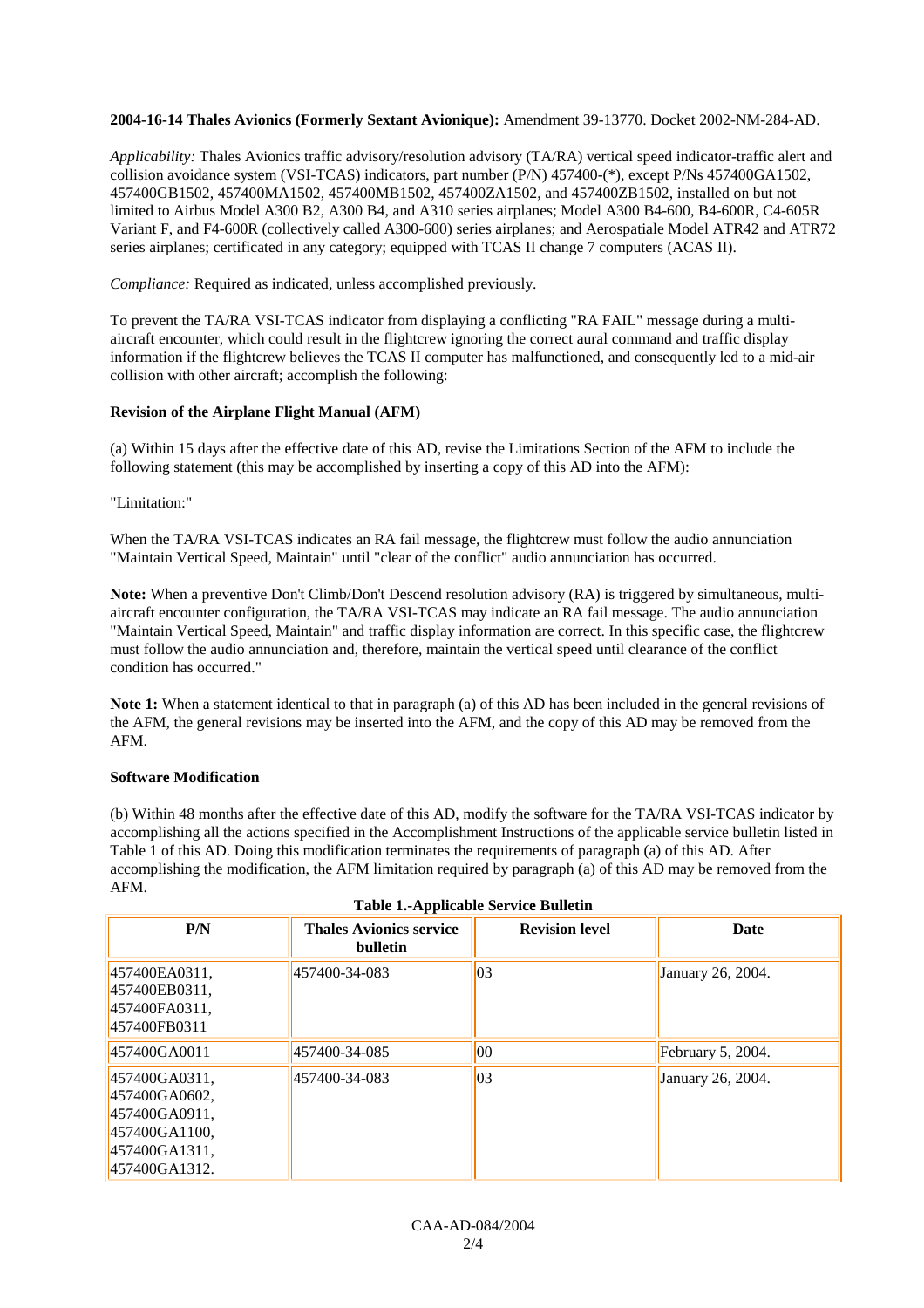| 457400GA1900                                                                                                                                                                                                                                                                                                   | 457400-34-082 | Original     | November 28, 2002. |
|----------------------------------------------------------------------------------------------------------------------------------------------------------------------------------------------------------------------------------------------------------------------------------------------------------------|---------------|--------------|--------------------|
| 457400GB0011                                                                                                                                                                                                                                                                                                   | 457400-34-085 | 00           | February 5, 2004.  |
| 457400GB0911,<br>457400GB1100,<br>457400GB1311,<br>457400GB1312                                                                                                                                                                                                                                                | 457400-34-083 | $ 03\rangle$ | January 26, 2004.  |
| 457400GB1900                                                                                                                                                                                                                                                                                                   | 457400-34-082 | Original     | November 28, 2002. |
| 457400GB2000                                                                                                                                                                                                                                                                                                   | 457400-34-084 | 02           | December 19, 2003. |
| 457400GB2100,<br>457400HA1900,<br>457400JA1900,<br>457400KA0602,<br>457400KA1311,<br>457400KA1900,<br>457400KB1311,<br>457400KB1900.                                                                                                                                                                           | 457400-34-083 | $ 03\rangle$ | January 26, 2004.  |
| 457400LA2000                                                                                                                                                                                                                                                                                                   | 457400-34-084 | 02           | December 19, 2003. |
| 457400MA0602,<br>457400MA1311,<br>457400MB1311,<br>457400PA1900,<br>457400PB1900,<br>457400RA0711,<br>457400RB0711,<br>457400SA0711,<br>457400SB0711,<br>457400TB0811,<br>457400TC0811,<br>457400UA1311,<br>457400UA1900,<br>457400UB1900,<br>457400UB1311,<br>457400WA0811,<br>457400WB0811,<br>457400ZA1900. | 457400-34-083 | 03           | January 26, 2004.  |

#### **Alternative Methods of Compliance**

(c) In accordance with 14 CFR 39.19, the Manager, Los Angeles Aircraft Certification Office, FAA, Transport Airplane Directorate, is authorized to approve alternative methods of compliance for this AD.

#### **Incorporation by Reference**

(d) Unless otherwise specified in this AD, the actions shall be done in accordance with the applicable service bulletin listed in the following table:

| Table 2. Material meorporated by Reference     |                       |                       |
|------------------------------------------------|-----------------------|-----------------------|
| <b>Service bulletin</b>                        | <b>Revision level</b> | Date                  |
| Thales Avionics Service Bulletin 457400-34-082 | Original              | November $28, 2002$ . |
| Thales Avionics Service Bulletin 457400-34-083 | 03                    | January 26, 2004.     |
| Thales Avionics Service Bulletin 457400-34-084 | $ 02\rangle$          | December $19, 2003$ . |
| Thales Avionics Service Bulletin 457400-34-085 | $ 00\rangle$          | February 5, 2004.     |

| <b>Table 2.-Material Incorporated by Reference</b> |
|----------------------------------------------------|
|----------------------------------------------------|

This incorporation by reference was approved by the Director of the Federal Register in accordance with 5 U.S.C. 552(a) and 1 CFR part 51. Copies may be obtained from Thales Avionics, Air Transport Avionics, 105 avenue du